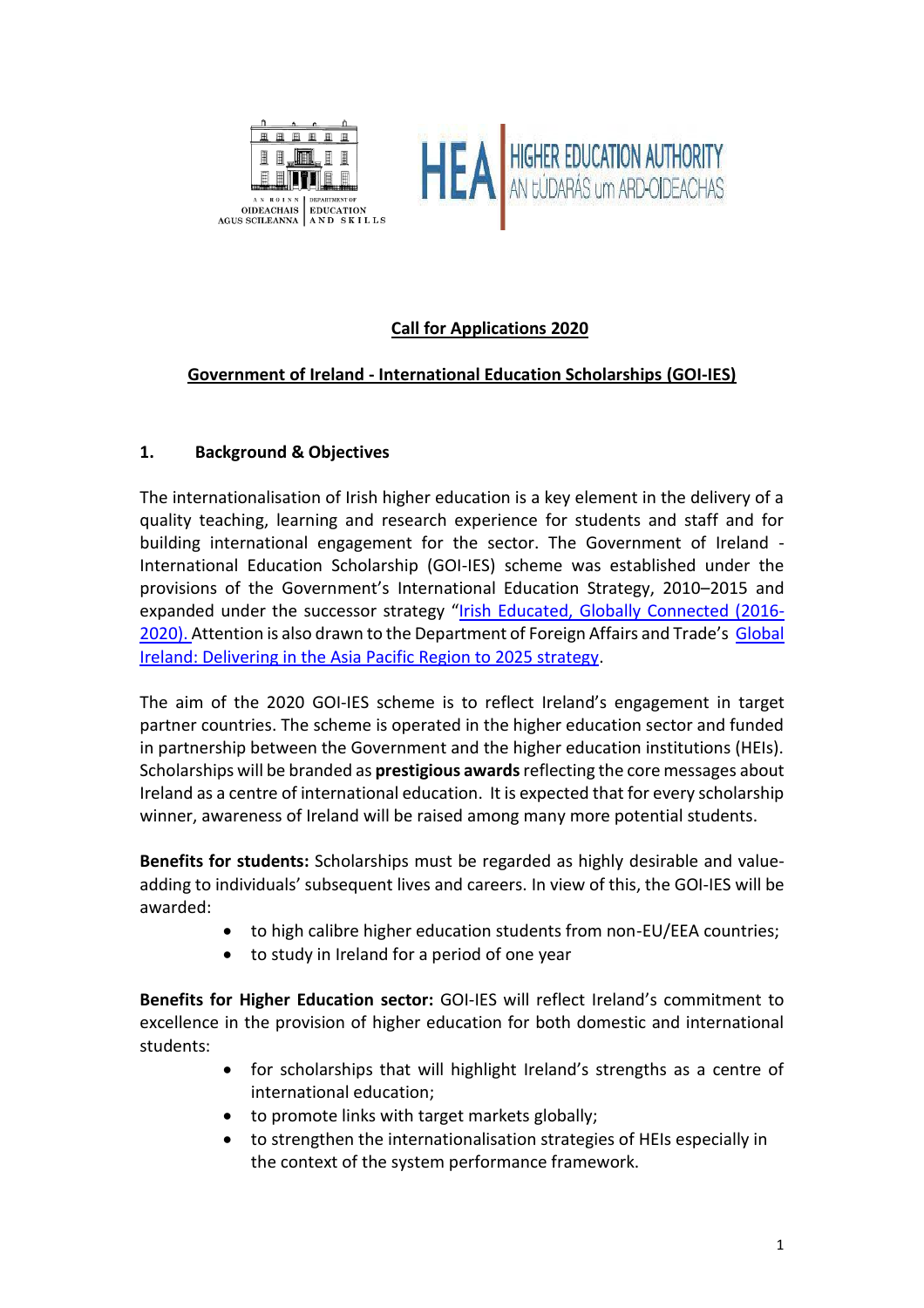### **2. Details of Scholarship Scheme**

The scheme is managed by the Higher Education Authority (HEA), on behalf of the Department of Education and Skills. Following a competitive process based on an annual call for proposals from individual applicants, the HEA will approve a defined number of scholarships under the scheme to successful applicants.

Government of Ireland International Education Scholarships will be awarded to **high calibre students from non-EU/EEA countries to study full-time in Ireland for a period of one year**. The following are the terms and conditions that will apply:

- $\triangleright$  The HEA will award a scholarship fund to the student (through the HEI that the student is attending) amounting to **€10,000 for one study year.** This fund is directed at covering student costs and living expenses. The scholarship may be for:
	- the final year of an undergraduate programme;
	- one year of a taught master's degree programme or;
	- one year of a research programme (i.e. one year of a 2-year research masters or a 3-4-year PhD programme).
- $\triangleright$  The scholarship stipend will be transferred to the host higher education institution (HEI) of the successful student and forwarded by that HEI to the scholar in two payments of €5,000.
- ➢ The HEI will be required to give a **FULL fee waiver** to the student for the scholarship year (i.e. tuition fee and registration charge are waived). This is the minimum matching funding requirement that institutions will be required to make to the scholarship scheme.
- ➢ It is expected that a total of **60** scholarships will be funded by the Government of Ireland International Education Scholarships for the academic year 2020/2021.
- ➢ Applicants must have a **domiciliary of origin<sup>1</sup>** not equal to the [EU/EEA](http://www.inis.gov.ie/en/INIS/Pages/eu-eea-countries) or **Switzerland**

 $1$  Domiciliary of Origin is the applicant's country of legal and permanent residency prior to entry to the deadline of this call. It is not the same as their nationality and does not alter as they progress through their academic career. For example, an Indian person that comes to Ireland 2 weeks prior to commencing a higher education course will be coded as Indian for the duration of their studies. Whilst their nationality is Indian and their correspondence address is in Ireland, their country of legal and permanent residence is still India.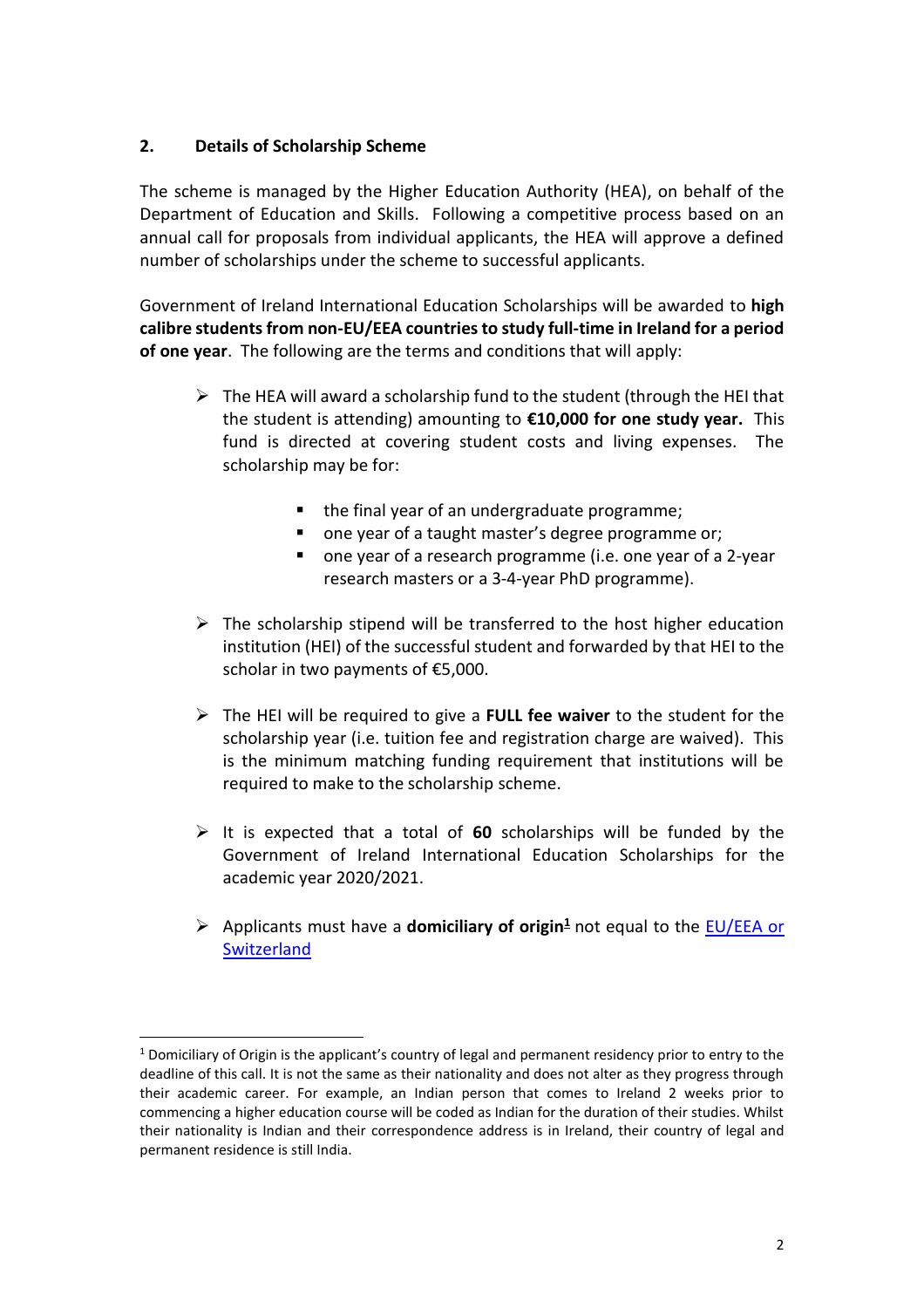$\triangleright$  Scholarships may be approved for study across all disciplines, subject to the availability of places.

The HEA will seek to ensure that, overall, there is gender-balance in the cohort of students to whom scholarships are awarded.

- $\triangleright$  Due to the very large number of applications it will not be possible to give feedback to unsuccessful candidates.
- $\triangleright$  Applications are welcome from under-represented cohorts.
- ➢ Successful Scholars are to commence studies in September/October 2020. Later enrolments will only be considered in relation to PhD awardees.
- $\triangleright$  Students and their host HEIs may be required to attend a welcoming event for GOI-IES awardees around this time. An official awarding event for GOI-IES Scholars will be held in April 2021.

### **3. The scheme prioritises the selection of students who are in the process of applying to come to Ireland for the academic year 2020-2021.**

## **4. Candidate profile**

- ➢ Possess excellence (academically, personally, professionally, creatively);
- $\triangleright$  Excellent communication skills;
- $\triangleright$  Extra curriculum activities (for example: humanitarian work; politicslocal, national, international; arts; sports);
- $\triangleright$  Possess strong rationale for pursuing their study in Ireland that indicates how a GOI-IES fits into their longer-term goals.

## **5. Eligible Irish Higher Education Institutions**

Applicants will need to apply for admission to a relevant Bachelor, Master or PhD programme offered by an eligible Higher Education Institution (see Appendix 1) as per that HEI's admission procedures. Applicants are expected to have a **conditional or final offer** of admission to the HEI at the time of application and will be required to submit a copy of same. Should an applicant be in receipt of more than one offer, separate applications may be submitted for each course offer. Final offers will be subject to admission to the relevant HEI. Applicants should make enquiries directly to the relevant institution prior to submission of an application to the HEA.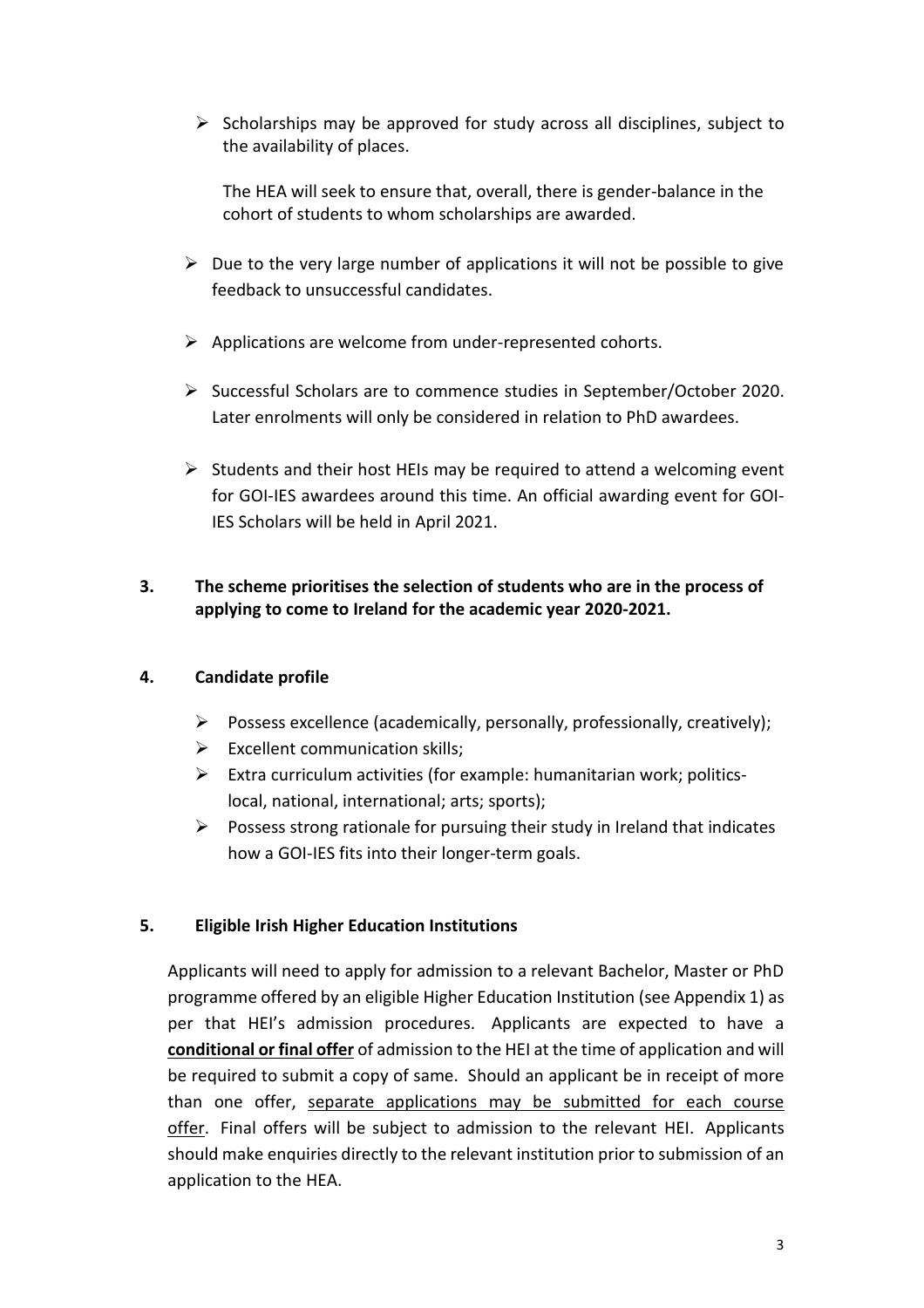### **6. Evaluation Criteria**

Eligible students are invited to submit applications to the HEA via the official online application process at this [link.](https://webportalapp.com/sp/login/heagrantapplication) A marking system (total 100 marks) is part of the call with the relevant scores shown in brackets after the key selection criteria.

The applications must cover the following, as requested in the online application tool:

- Academic qualifications, achievements and/or work experience **(40 marks)**
- Personal Statement (refer to the Candidate profile). Applicants will be required to demonstrate:
	- o the benefit of becoming a GOI-IES Scholar; to themselves (personally and professionally), to Ireland, as well as their country of origin. **(15 marks)**;
	- o how they will extend themselves beyond their project/studies to become actively involved in Irish society in order to maximize their academic/cultural exchange experience and to raise awareness of the GOI-IES scheme in Ireland and beyond **(15 marks);**
	- o the extent to which they have a long-term interest in Ireland and how they will promote links with Ireland during their time as Scholars and also after as Alumni **(15 marks)**.
- Two references uploaded via the online application portal (please note that the HEA is not able to accept references submitted via email or other sources outside of the online application portal) (**15 marks)**

### **7. Assessment Process**

- The HEA will establish an independent International Assessment Panel to evaluate the applications received. The Assessment Panel will consider the extent to which the applications meet the criteria of the 2020 Call as outlined above.
- All applications will be assessed solely on the basis of the material provided to the HEA at the time of submission.
- The HEA will give priority in awarding this scholarship to those students who are not in receipt of alternative scholarships or other funding support.
- Applications will be first reviewed by the HEA for eligibility. The HEA will then share details of the applications with the relevant HEI from which the scholarship applicant has a conditional or final offer(s) of a place. The HEI will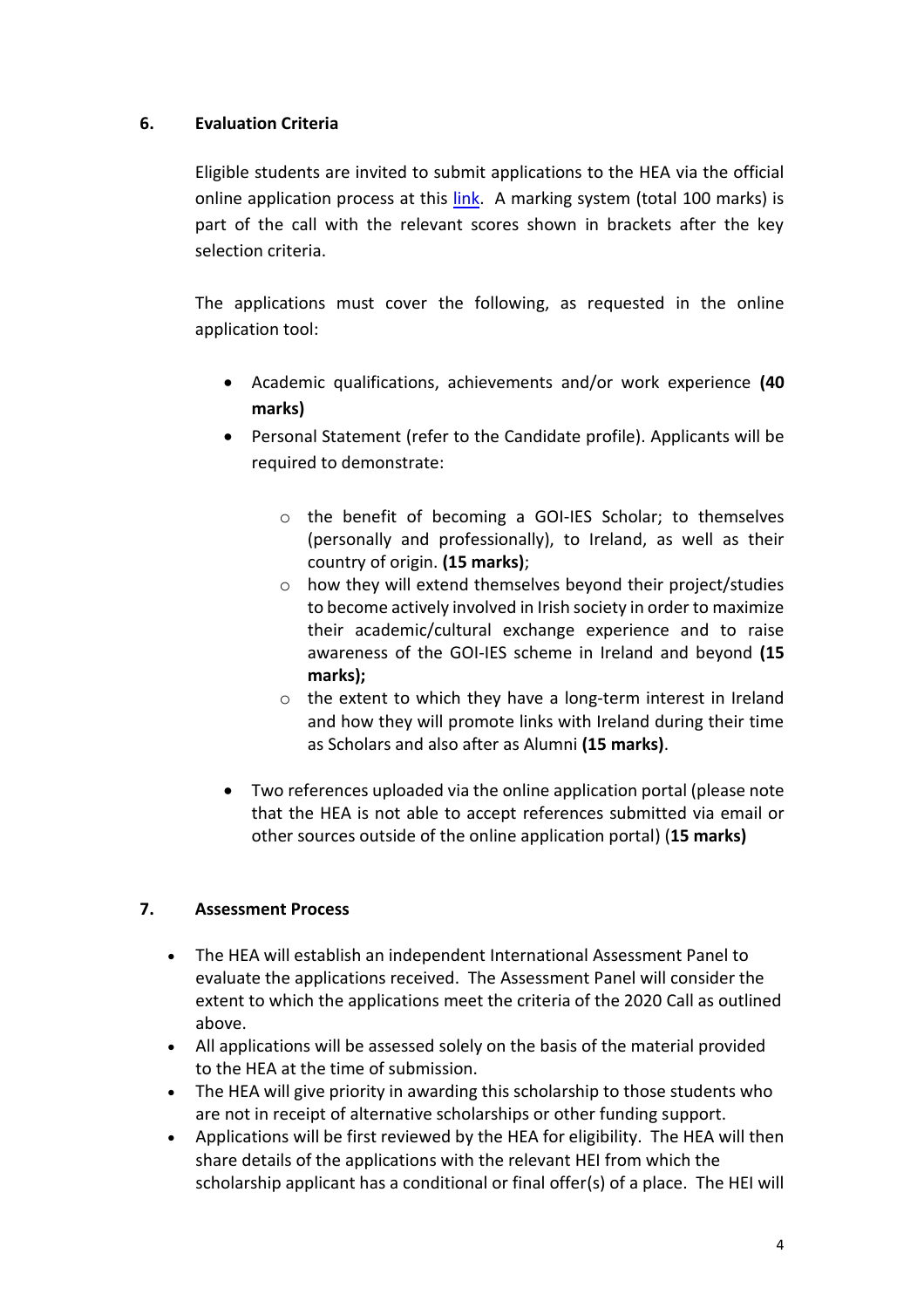provide the HEA with feedback in regard to its institutional international strategic objectives<sup>2</sup> for

- country of origin of applicants;
- proposed study cycle (Bachelor, Master, PhD) of applicants;
- field of study of applicants;
- Institutional capacity
- Applications will then be sent for remote evaluation to the Assessment Panel members. Each application will be assessed by at least two remote independent members of the Assessment Panel.
- The Assessment Panel members will allocate scores as per the evaluation criteria detailed above. Applicants are advised to familiarise themselves fully with the evaluation criteria prior to making an application to the scheme.
- Each Assessment Panel member will submit their independent evaluation prior to coming together to discuss the ranked list of applications. The Assessment Panel will then arrive at an overall judgement of standard and make final recommendations to the HEA. An independent audit processor will be present at the Assessment Panel meeting.
- The top twelve ranked applications will be automatically funded on the basis of excellence, as they represent the top 20% of the 60 awards to be funded.
- In addition to the ranked position of the applications, the remaining 48 awards will be allocated with consideration to:
	- Institutional (university, technological university, institute of technology etc.), field of study, level of study and geographical spread;
	- potential social/development benefit that might accrue to the country of origin in areas like education, social work, health promotion, and infrastructural development;
	- the under-representation of women and men in certain disciplines in which they are traditionally under-represented.
- Only applications that meet a minimum threshold can be considered for the awarding of a scholarship (60 of 100 marks).
- The HEA's decision on whether to award a scholarship under this scheme is final.

<sup>&</sup>lt;sup>2</sup> Please contact the relevant HEI for information relating to its international education strategy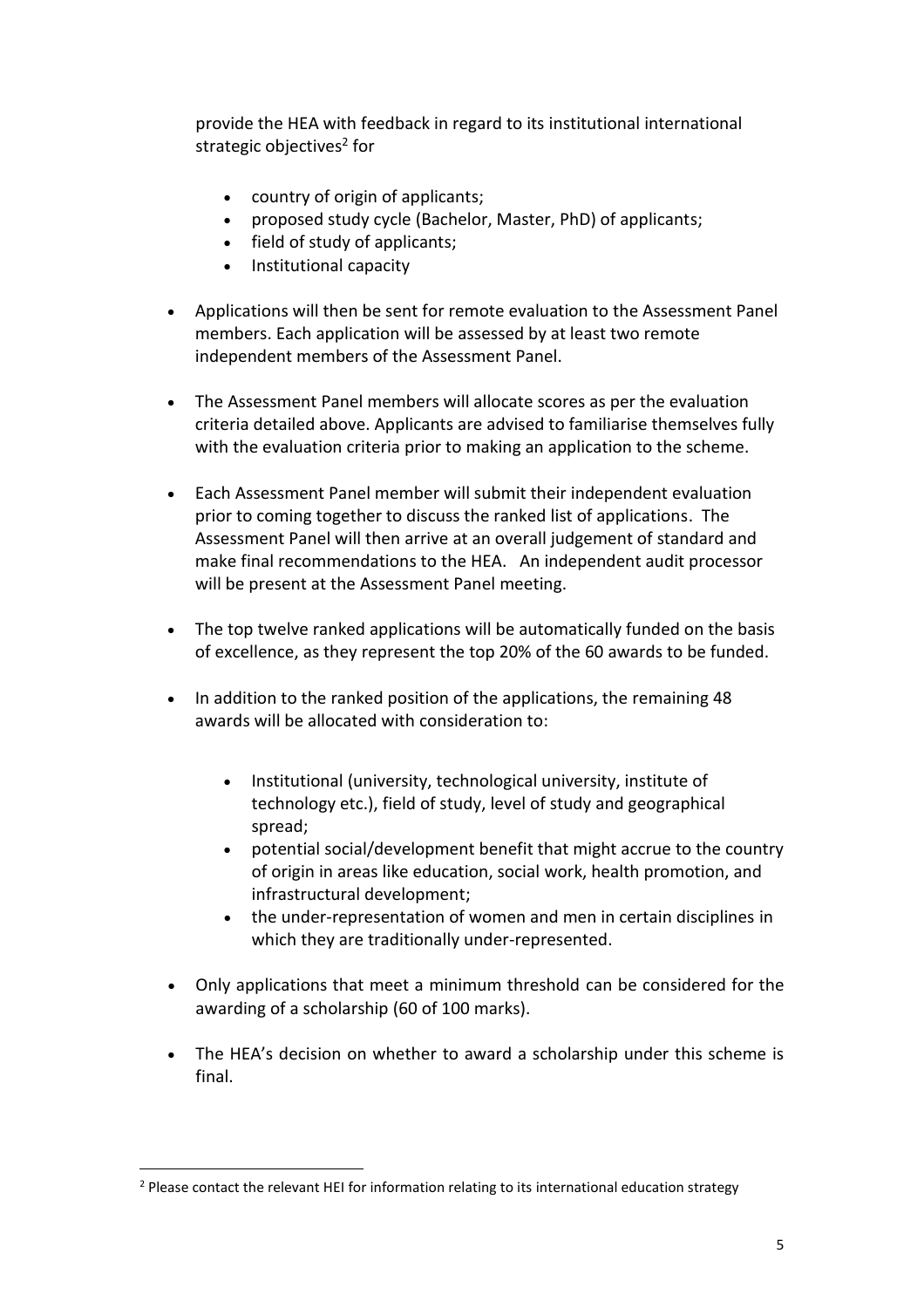• Each HEI that has been named in a successful application will be contacted to confirm that they are in a position to provide the required matching funding. Confirmation of this by the HEI constitutes its agreement to, and acceptance of, the Call for Application's terms. HEIs are encouraged to examine the possibility of philanthropic contributions to support the scholarships; or the possibility to re-brand existing institutional scholarships in order to augment the total number of awards available.

#### **8. Reporting Requirements Post Assessment**

Successful Scholars (and HEIs) will be required to meet HEA reporting requirements and will be required to participate in a small number of scholarship events (e.g. HEA formal awarding of scholarships / welcome event, national promotion activities). The HEA also reserves the right to conduct audits/evaluations to ensure that the highest levels of student care are provided to incoming students. The HEA will advise on all reporting requirements in due course.

#### **9. Submission of Applications**

- (1) The Call for Applications will issue 10 February 2020 and the centralised application system - [link.](https://webportalapp.com/sp/login/heagrantapplication) is now live and accepting applications.
- (2) The closing date for receipt of applicationsis **5pm on Friday 27 March 2020 (Irish Time)**. Late applications will not be accepted.
- (3) The application should be submitted via this [link.](https://webportalapp.com/sp/login/heagrantapplication)
- (4) Any questions regarding the call for applications should be submitted to [GOI-IES@hea.ie](mailto:GOI-IES@hea.ie) no later than 27 March 2020. Telephone queries cannot be accommodated.
- (5) The HEA will advise the applicants and the HEIs of the outcome of the evaluation process by 1 June 2020.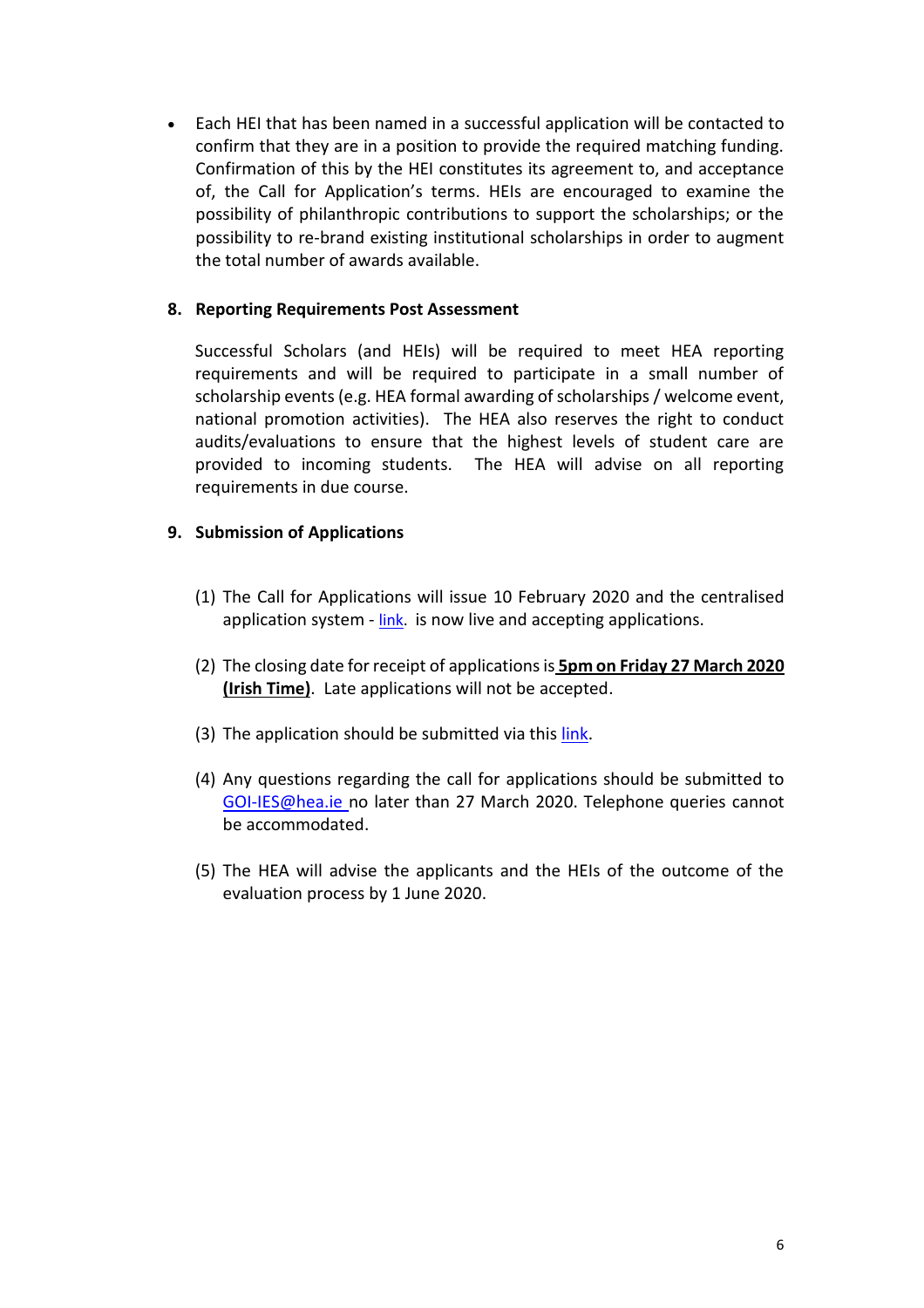### **Appendix 1**

#### **Eligible Institutions for Call for Applications 2020**

Scholarships will only be approved for programmes that lead to a higher education award that is included in the National Qualifications Framework (NQF) at Levels 8 to 10, which is made by one of the following awarding bodies:

- Quality and Qualifications Ireland (QQI)
- Technological University and Institutes of Technology with delegated authority to make awards
- Royal College of Surgeons in Ireland
- Irish Universities

The following is a list of all institutions eligible under the GOI-IES 2020 programme:

- Athlone Institute of Technology
- College of Computing Technology , Dublin
- Cork Institute of Technology
- Dublin Business School
- Dublin City University
- Dun Laoghaire Institute of Art, Design and Technology
- Dundalk Institute of Technology
- Galway Business School
- Galway-Mayo Institute of Technology
- Griffith College , Dublin
- ICD Business School , Dublin
- Independent College , Dublin
- Institute of Technology, Carlow
- Institute of Technology, Sligo
- Institute of Technology, Tralee
- Letterkenny Institute of Technology
- Limerick Institute of Technology
- Mary Immaculate College , Limerick
- Maynooth University
- National College of Art and Design , Dublin
- National College of Ireland , Dublin
- National University of Ireland, Galway
- National University of Ireland, Maynooth
- Royal College of Surgeons
- Technological University for Dublin
- Trinity College Dublin
- University College Cork
- University College Dublin
- University of Limerick
- Waterford Institute of Technology